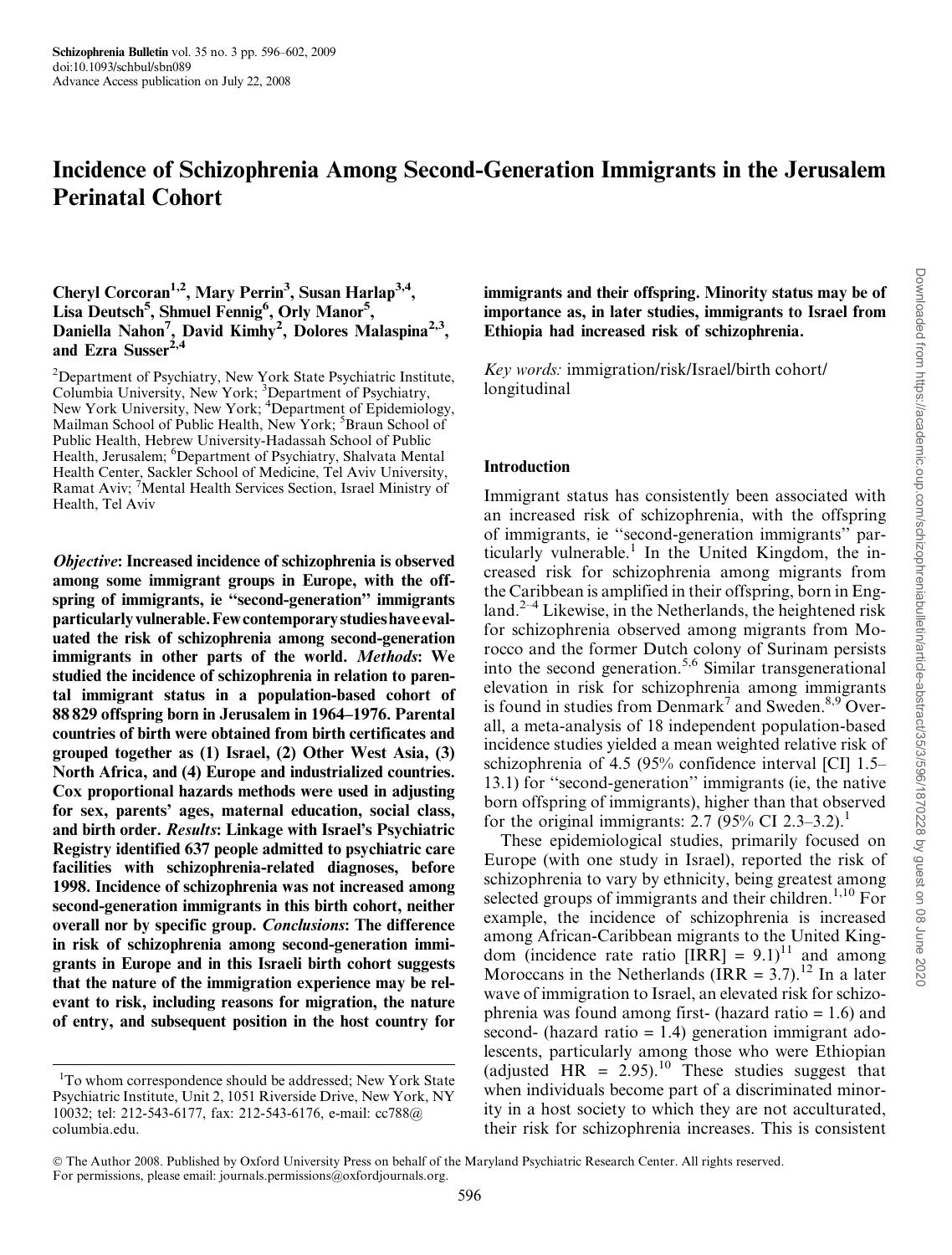with the migration effect on risk of schizophrenia persisting and even increasing in the offspring of migrants, ie second-generation immigrants.

Waves of immigration to Israel brought refugees from Europe after World War II, from West Asia in the late 1940s and 1950s and from North Africa in the 1950s and 1960s. Jews who had been ''minorities'' in their home countries became members of the majority culture in the newly formed state of Israel. The experience of migrants to Israel therefore differed from those immigrants to European countries, who with their offspring came to constitute religious and ethnic minorities. Although some groups in Israel, such as North Africans, did face some discrimination,<sup>13,14</sup> it was arguably not as great as what ethnic Moroccans have faced in the Netherlands.<sup>15</sup>

We evaluated a prospective birth cohort in Jerusalem to examine the incidence of schizophrenia in secondgeneration immigrants, of whom at least one parent had immigrated to Israel prior to their birth. We expected that given the circumstances and experiences of mass immigration following the establishment of the State of Israel, there would be no increased incidence of schizophrenia among second-generation immigrants, neither generally nor within any individuals from any specific region.

#### Methods

This study relies on a population-based research cohort known as the Jerusalem Perinatal Study. In 1964–1976, all 92 408 births were recorded for mothers resident in a defined geographic area of Jerusalem. Demographic data, including the parents' countries of birth, were copied from the birth notification. Other data were added from surveillance of obstetric and pediatric inpatient departments, well-baby clinics, and interviews with mothers. Descriptions of the study have been published over the past 4 decades.<sup>16–18</sup>

To study schizophrenia and its related diagnoses in offspring in this cohort, the database was linked to that of Israel's National Psychiatric Registry. This registry, established in 1950, receives all psychiatric diagnoses, including reports from patients admitted to specialized psychiatric hospitals, psychiatric wards within general hospitals and psychiatric day care facilities. $18$  The diagnoses for individuals with psychosis have been validated.<sup>19</sup> For this study, the Registry defined schizophrenia broadly using the International Classification of Diseases, 10th Revision, as diagnoses of F20–F29 (schizophrenia, schizotypal disorder, delusional disorders, nonaffective psychoses, and schizoaffective disorders). The date of incidence was defined as the date of the first admission to a psychiatric facility. The Registry removed the names, identity numbers, and other identifying information from the linked file, which was then analyzed collaboratively in New York and Israel. The study was

approved by the Institutional Review Boards in both countries.

### Data Analysis

Of the 92 408 births in 1964–1976, 91479 were born alive and of these, 88 829 (97.1%) were available for study, having been traced and followed to December 31, 1997, and 637 were admitted to psychiatric facilities with a schizophrenia-related diagnosis before that date. Life table estimates of the cumulative incidence were 0.35% at age 20 and  $0.91\%$  at age  $30.<sup>20</sup>$  Offspring were followed from birth until the date of diagnosis, death, or end of the follow-up period; at this point, they were of ages 21–33. Cox proportional hazards methods were used to estimate the relative risk (hazard ratio) of schizophrenia associated with immigrant parents, taking into account potential confounding variables, using the PHREG procedure available in SAS  $9.0^{21}$  Alpha was set at .05, and tests were 2 tailed. We defined confounding variables as those whose addition to an unadjusted (crude) model caused the hazard ratio to change by 10% or more. We included additional covariates if they independently improved the otherwise full regression model's fit (by comparison of the full model with and without the specific variable of interest).

All variables relate to their values at the time of the offspring's birth. Offspring were categorized by their parents' status as immigrants (vs born in Israel) as follows: both parents, only the father, only the mother vs neither parent (referent). The parents' countries of birth were available from birth certificates; we grouped them according to the following broad categories: Israel, other West Asia (including Iraq, Iran, Afghanistan, Turkey, Syria, Lebanon, and Yemen), North Africa (mainly Morocco), or Europe (mainly Poland, Union of Soviet Socialist Republic, and Eastern Europe), the latter including the Americas and other industrially developed countries, hereafter ''Europe, etc.'' Parents born before 1948 in the British-controlled region that was to become the state of Israel were considered to have been born in Israel.

Paternal age was modeled as a continuous variable for adjustment in other models and was expressed in decades from the mean (age 30) with unknowns  $(0.8\%)$  assigned to this age. For adjustment in models, maternal age was categorized as  $30-34$  and  $35+$  vs  $\lt 30$ ; unknowns for maternal age  $(0.1\%)$  were assigned the mean age of 27.7. Maternal education was modeled as a dichotomous variable in years,  $(\leq 8, \geq 9)$ . Duration of marriage in years was categorized as  $2-4$ ,  $5-9$ , and  $10+$  vs  $<$ 2; unknown duration of marriage (1.7%) was set to the median of 5 years. Birth order was also modeled in categories  $(4–6$  and  $7+$  vs 1–3). Social class ranks were determined by levels of education observed for paternal occupations (Corcoran C, Perrin M, Harlap S, Deutsch L, Fennig S, Manor O, Nahon D, Kimhy, D, Malaspina D, Susser E, unpublished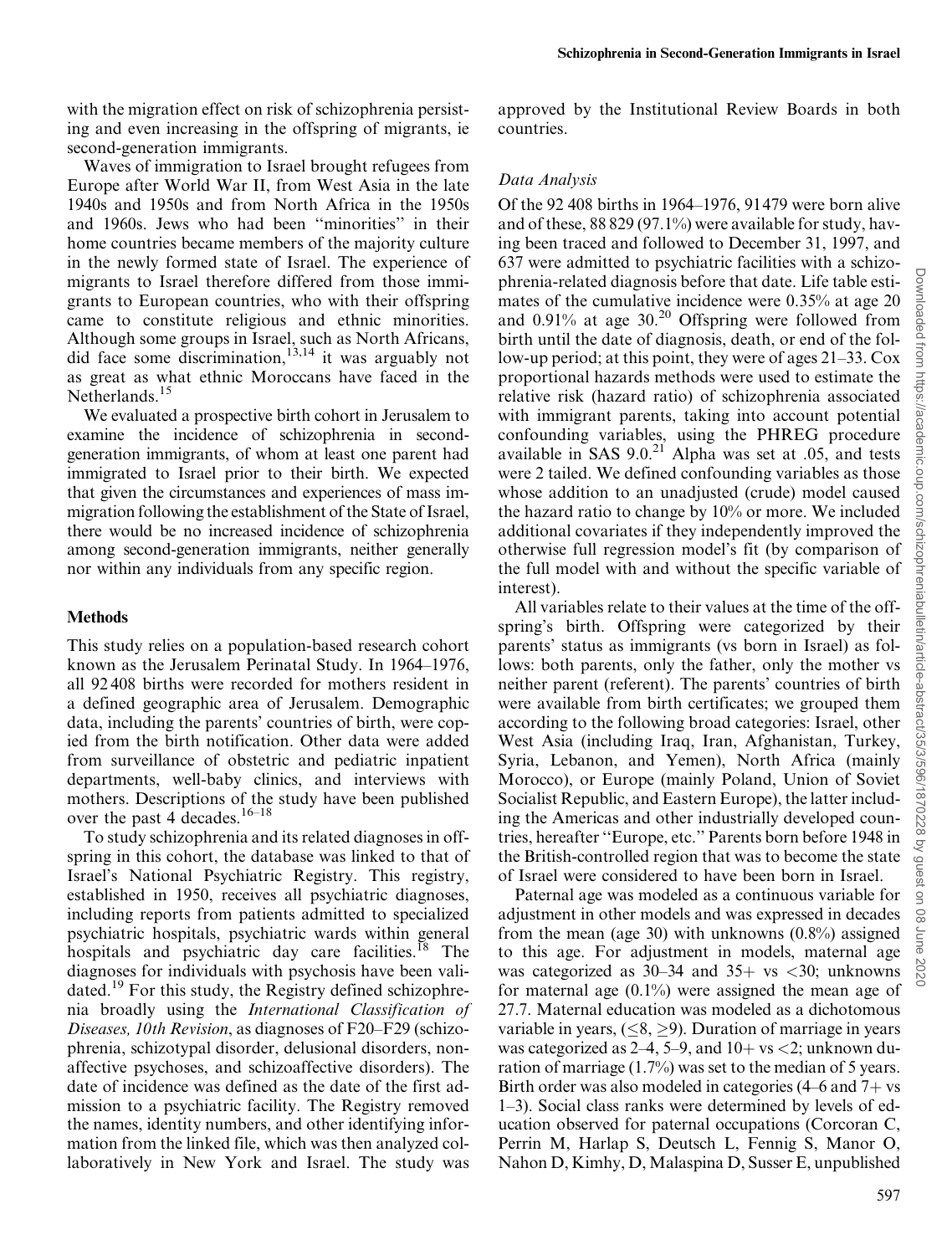data). All other variables were described and used as dichotomies (sex, urban/rural, maternal employment, and birth weight  $\left[ \langle 2500 \text{ g} \rangle \right]$  vs  $\geq 2500$  g]). No information was available on family history of psychiatric disorders.

# **Results**

Table 1 shows the characteristics of the cohort, comparing the distributions of various categories of demographic variables in each category of parental immigrant status. In families in which both parents were immigrants, parents were older, less educated, married longer, and had more children. They were more likely to live in a rural setting and be in the lower social classes. There were no differences in sex or birth weight of offspring of immigrant parents, as compared with those of native-born parents.

Table 2 shows the crude and adjusted relative risks of schizophrenia for offspring of immigrant parents, as compared with the referent group of Israeli-born parents. There was no change in risk of schizophrenia for offspring of immigrants, including those who had only 1 immigrant parent and those who had 2 immigrant parents. There was no association between length of time in Israel since immigration and risk of schizophrenia in the offspring (data not shown).

Table 3 demonstrates that no combinatorial arrangements of maternal and paternal countries of birth were related to increased risk for schizophrenia in offspring.

# **Discussion**

As expected, in this birth cohort, there was no increased incidence of schizophrenia among second-generation immigrants born in Jerusalem during this era, either overall or within specific groups. The comparison of findings of this study with European studies can help us to better understand the effect of immigration on risk of schizophrenia observed for certain ethnic groups in some countries of Europe, notably in the United Kingdom and the Netherlands.

Advantages of this study include (1) a large, population-based cohort, (2) a validated method for the diagnosis of schizophrenia through a national registry of admissions to psychiatric facilities, (3) identification of parental immigrant status prior to birth, (4) follow-up data required for the use of appropriate statistical methods (proportional hazards regression models), taking into account varying length of follow-up and controlling for covariates, and (5) adjustment for paternal age, a known risk factor for schizophrenia which could be related to age structure among the populations of immigrants vs native-born parents of offspring in the cohort. There was a follow-up period of 21–33 years, which although long potentially represents a limitation of this study if second-generation immigrants have a later age of onset of schizophrenia. Also, these findings should be interpreted with caution in respect to risk of schizophrenia in immigrant women as many women have an onset of schizophrenia at ages beyond 21 through 33.

Social causation is the leading hypothesis for explaining the increased risk of schizophrenia found among second-generation immigrants in contemporary European studies.<sup>22</sup> Social factors considered include low social class and adversity, discrimination encountered, and the challenge of acculturation. A description of patterns of immigration to Israel during this era, and their contrast with those observed later in Israel and in Western Europe, can help clarify which of these factors may account for the phenomenon of dramatic increases in schizophrenia among second-generation immigrants in European studies.<sup>1,6,10</sup> As for Israel, Weiser and colleagues $10$  found increased schizophrenia specifically among immigrants from Ethiopia and the former Soviet Union, whose influx occurred after the period of 1964– 1976, when the present birth cohort was ascertained.

Of particular use is a comparison of the experiences of North African immigrants to Israel with that of North Africans who emigrated to the Netherlands. Some investigators have suggested that the increased risk of schizophrenia among second-generation immigrants in Europe may be related to their low social class.<sup>22,23</sup> In the Netherlands, second-generation Moroccan immigrants are among the lowest social classes; they have less education, lower income, and more unemployment.<sup>24</sup> Likewise, in this current study, immigrants from Islamic countries, ie, those from West Asia and North Africa were of lower social class than Israelis of European origin (or ethnicity). The absence of an increased risk of schizophrenia among these less advantaged immigrants in Israel, however, argues against low socioeconomic status as the primary explanation for an effect of immigration/ethnicity on schizophrenia, as proposed by Hjern and colleagues.<sup>8</sup>

Other social factors include issues of cultural identity and discrimination faced by second-generation immigrants.25 The experience of interpersonal and institutional discrimination has been associated with increased risk for psychosis.26,27 In the Netherlands, Moroccans face considerable discrimination, $15$  and ecological studies show an association of risk of schizophrenia with degree of discrimination experienced.12 Although North African immigrants to Israel and their offspring also faced discrimination,<sup>28</sup> it was arguably much less than that encountered by ethnic Moroccans in the Netherlands.

A closer examination of the context and circumstances of immigration for North Africans in Israel, as compared with the Netherlands, may be illustrative. Moroccans in the Netherlands are Muslims in a secular state whose population is primarily Christian; second-generation Moroccan immigrants are not considered to be ''native Dutch.'' By contrast, North Africans coming to Israel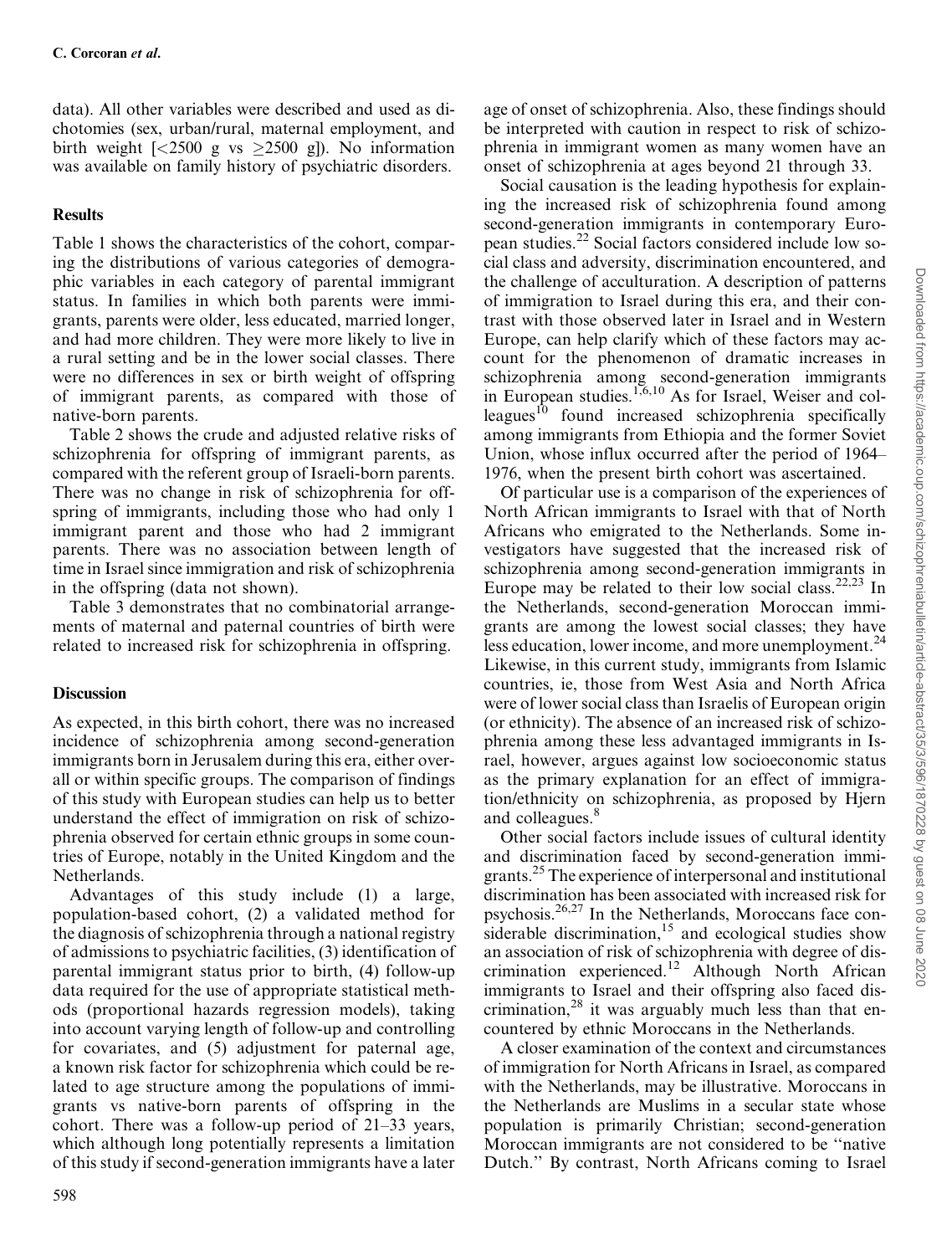| Characteristic                      | Paternal and Maternal Immigration Status |                             |              |                |                |            |  |  |  |
|-------------------------------------|------------------------------------------|-----------------------------|--------------|----------------|----------------|------------|--|--|--|
| Offspring, N<br>Percent             | <b>Both Parents</b>                      | Father Only<br>12707<br>100 | Mother Only  | Neither Parent | Total          | $P$ Value  |  |  |  |
|                                     | 37443<br>100                             |                             | 10924        | 27755          | 88829          |            |  |  |  |
|                                     |                                          |                             | 100          | 100            | 100            |            |  |  |  |
| Sex                                 |                                          |                             |              |                |                |            |  |  |  |
| Male<br>Female                      | 51.8<br>48.2                             | 50.9<br>49.1                | 51.3<br>48.7 | 52<br>48       | 45872<br>42957 | $\cdot$ .2 |  |  |  |
| Paternal age                        |                                          |                             |              |                |                |            |  |  |  |
| $<\!\!25$                           | 8.9                                      | 14.9                        | 13           | 18.2           | 11700          | < .0001    |  |  |  |
| $25 - 34$                           | 52.8                                     | 61.6                        | 62.3         | 60.2           | 51 1 12        |            |  |  |  |
| $35 - 44$<br>$45+$                  | 30.9<br>7.4                              | 20.2<br>3.3                 | 22.5<br>2.3  | 19.9<br>1.7    | 22120<br>3897  |            |  |  |  |
|                                     |                                          |                             |              |                |                |            |  |  |  |
| Maternal age                        |                                          |                             |              |                |                |            |  |  |  |
| $<25$<br>$25 - 29$                  | 27.6<br>31.2                             | 40.9<br>31.3                | 33.9<br>37.3 | 39<br>32.7     | 30062<br>28768 | < .0001    |  |  |  |
| $30 - 34$                           | 22.6                                     | 17.3                        | 19           | 18.7           | 17914          |            |  |  |  |
| $35+$                               | 18.7                                     | 10.5                        | 9.9          | 9.7            | 12085          |            |  |  |  |
|                                     |                                          |                             |              |                |                |            |  |  |  |
| Paternal education (yrs)<br>Unknown | 9                                        | 4.6                         | 6.6          | 6.5            | 6446           | < .0001    |  |  |  |
| $0 - 4$                             | 12                                       | 1.6                         | 1.2          | 1.3            | 5198           |            |  |  |  |
| 8-May                               | 30                                       | 19.4                        | 17.6         | 14.1           | 19539          |            |  |  |  |
| 12-September                        | 28.5                                     | 37.8                        | 40.5         | 38.5           | 30 573         |            |  |  |  |
| $13+$                               | 20.6                                     | 36.6                        | 34.2         | 39.6           | 27073          |            |  |  |  |
| Maternal education (yrs)            |                                          |                             |              |                |                |            |  |  |  |
| Unknown                             | 8.5                                      | 4.2                         | 5.1          | 6.2            | 5979           | < .0001    |  |  |  |
| $0 - 4$                             | 18.8                                     | 1.5                         | 4.2          | 2.3            | 8319           |            |  |  |  |
| 8-May                               | 29.4                                     | 21.4                        | 21.1         | 20             | 21596          |            |  |  |  |
| 12-September                        | 25.6                                     | 41.9                        | 38.2         | 39.4           | 30035          |            |  |  |  |
| $13+$                               | 17.7                                     | 31                          | 31.3         | 32.1           | 22900          |            |  |  |  |
| Duration of parents' marriage (yrs) |                                          |                             |              |                |                |            |  |  |  |
| ${<}2$                              | 14.8                                     | 24.8                        | 20.9         | 21.2           | 16680          | < .0001    |  |  |  |
| 4-February                          | 23.7                                     | 33.5                        | 32.4         | 31.7           | 25434          |            |  |  |  |
| 9-May                               | 28.4                                     | $26\,$                      | 30.7         | 28.2           | 25105          |            |  |  |  |
| $10+$                               | 33.2                                     | 15.7                        | 16.1         | 18.9           | 21430          |            |  |  |  |
| Birth order                         |                                          |                             |              |                |                |            |  |  |  |
| 3-January                           | 58.5                                     | 82.1                        | 78.9         | 77.4           | 62407          | < .0001    |  |  |  |
| 6-April                             | 25.7                                     | 14.3                        | 17.4         | 16.7           | 17955          |            |  |  |  |
| $7+$                                | 15.9                                     | 3.7                         | 3.8          | 6              | 8467           |            |  |  |  |
| Urban/rural                         |                                          |                             |              |                |                |            |  |  |  |
| Urban                               | 95.5                                     | 95.8                        | 97.6         | 97             | 85511          | $<.0001$   |  |  |  |
| Rural                               | 4.5                                      | 4.2                         | 2.4          | 3              | 3318           |            |  |  |  |
| Socioeconomic status                |                                          |                             |              |                |                |            |  |  |  |
| $1$ (high)                          | 8.2                                      | 13.6                        | 11.8         | 12.5           | 9538           | $<.0001$   |  |  |  |
| $\frac{2}{3}$                       | 11.7                                     | 22.8                        | 23.7         | 31.3           | 18548          |            |  |  |  |
|                                     | 12.4                                     | 17.5                        | 17.8         | 16.5           | 13393          |            |  |  |  |
| $\overline{\mathbf{4}}$             | 16.7                                     | 21.2                        | 20.3         | 18             | 16165          |            |  |  |  |
| 5                                   | 29.2                                     | 18.1                        | 18.9         | 14.7           | 19396          |            |  |  |  |
| $6$ (low)                           | 21.8                                     | 6.9                         | 7.5          | 7              | 11789          |            |  |  |  |
|                                     | Maternal employment outside the home     |                             |              |                |                |            |  |  |  |
| No                                  | 67.9                                     | 50.6                        | 55.4         | 50.7           | 36853          | $<.0001$   |  |  |  |
| Yes                                 | 32.1                                     | 49.4                        | 44.6         | 49.3           | 51976          |            |  |  |  |
| Birth weight                        |                                          |                             |              |                |                |            |  |  |  |
| $<$ 2500 g                          | 6.1                                      | 6.7                         | 6.5          | 6.3            | 5587           | $0.1\,$    |  |  |  |
| $\geq$ 2500 g                       | 93.9                                     | 93.3                        | 93.5         | 93.7           | 83242          |            |  |  |  |

Table 1. Numbers of offspring of immigrants and nonimmigrants and percent distribution of selected variables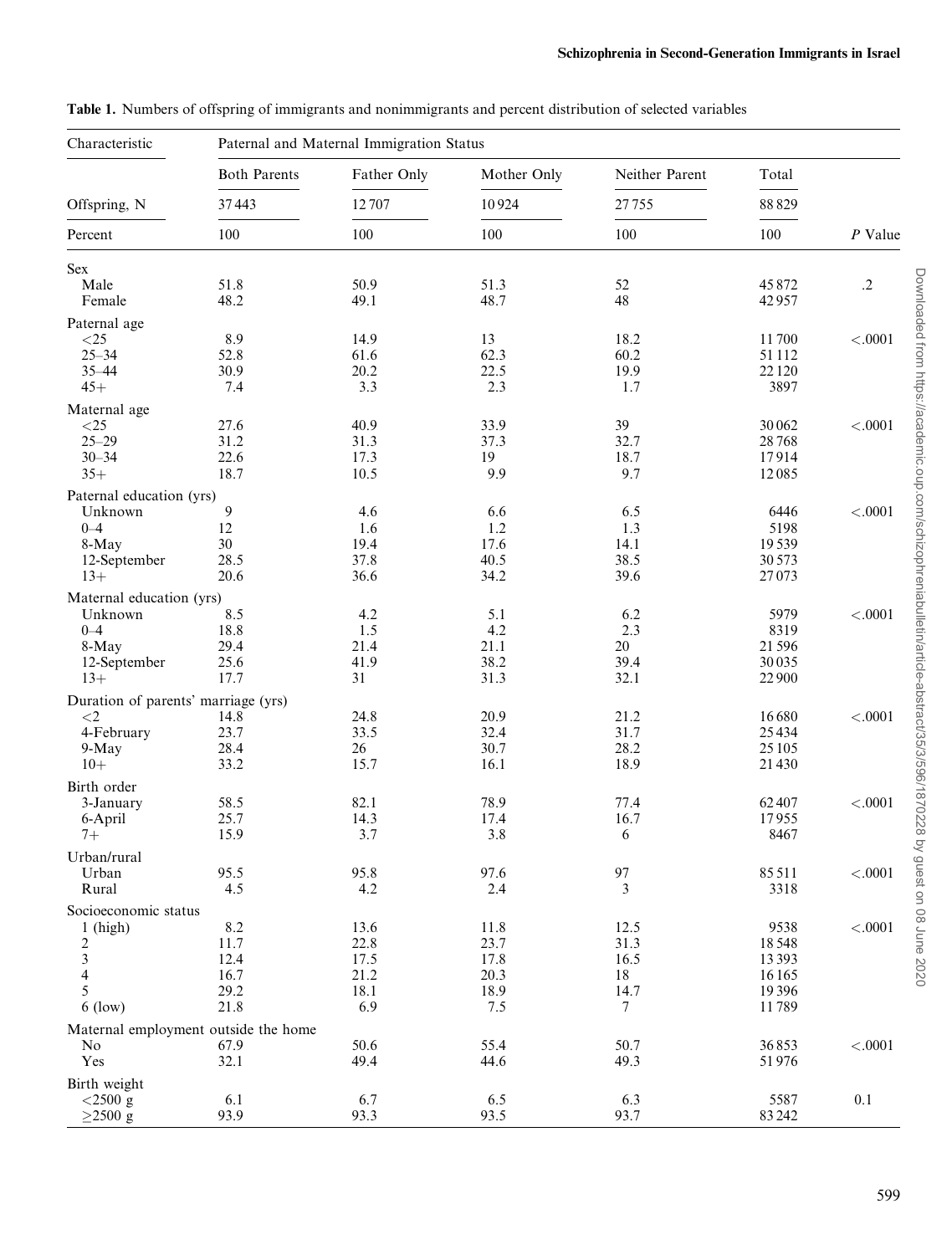| Parental Immigration | Schizophrenia |     | Crude     |             | Adjusted        |             | Adjusted |             |         |
|----------------------|---------------|-----|-----------|-------------|-----------------|-------------|----------|-------------|---------|
| <b>Status</b>        |               | +   | <b>RR</b> | 95% CI      | RR <sup>a</sup> | 95% CI      | $RR^b$   | $95\%$ CI   | P Value |
| Neither parent       | 27 5 63       | 192 |           |             |                 |             |          |             |         |
| Father only          | 12622         | 85  |           | $0.8 - 1.2$ |                 | $0.7 - 1.2$ | 0.9      | $0.7 - 1.2$ | 0.7     |
| Mother only          | 10843         | 81  | 1.1       | $0.8 - 1.4$ |                 | $0.8 - 1.3$ |          | $0.8 - 1.3$ | 0.9     |
| Both parents         | 37164         | 279 |           | $0.8 - 1.2$ | 0.9             | $0.8 - 1.1$ | 0.9      | $0.7 - 1.1$ | 0.2     |

Table 2. Numbers of Offspring With and Without Schizophrenia, Crude and Adjusted RRs, and 95% CI Associated With Immigration Status of the Parents

Note: RR, relative risk; CI, confidence interval.

<sup>a</sup>Adjusted for paternal age.

<sup>b</sup>Adjusted for paternal and maternal age, maternal education, paternal social class, sex, and birth order.

were Jewish migrants moving to a Jewish state, frequently escaping anti-Semitic discrimination in their homelands. Moving to Israel may have relieved preimmigration stress for many migrants. Israel, a young country of mass immigration, was a haven for Jews from other countries and their children. Jews have a long history of migration, and most native-born Israelis also have immigrants in their recent ancestry. Therefore, in Israel, immigrants and their children may not be perceived as ''outsiders,'' especially as immigrants were not in the minority.

Additionally, immigrants to Israel, especially from Islamic countries, often arrived together as whole villages or communities and were often housed together, allowing the maintenance of cultural practices and family support structures.<sup>29</sup> This maintenance of ''ethnic density'' may have been protective, buffering the effects of discrimination and other social stresses which might increase risk of schizophrenia in offspring of immigrants. Ethnic density has been observed to moderate the risk of schizophrenia among immigrants, both in early ecological studies in the United States<sup>30</sup> and in more contemporary studies in Europe.31,32 However, ethnic density did not have an apparent protective effect for adolescents who later immigrated to Israel from Ethiopia, whose families also emigrated en masse as communities from rural Ethiopia.<sup>10</sup> Data on ethnic density during the wave of immigration in the 1960s–1970s were not available for this article but would be of interest to explore in future studies.

| Maternal and Paternal Birthplace |                 | Schizophrenia |        |                                               |                            |         |
|----------------------------------|-----------------|---------------|--------|-----------------------------------------------|----------------------------|---------|
| Maternal                         | Paternal        |               | $^{+}$ | <b>Adjusted Relative</b><br>Risk <sup>a</sup> | 95% Confidence<br>Interval | P Value |
| Israel                           | Israel          | 27 5 63       | 192    | 1                                             |                            |         |
| Israel                           | Other West Asia | 4427          | 29     | 0.9                                           | $0.6 - 1.3$                | 0.6     |
| Israel                           | North Africa    | 2615          | 15     | 0.9                                           | $0.5 - 1.5$                | 0.7     |
| Israel                           | Europe, etc.    | 5580          | 41     | 1                                             | $0.7 - 1.4$                |         |
| Other West Asia                  | Israel          | 3231          | 28     | 1.1                                           | $0.7 - 1.6$                | 0.8     |
| Other West Asia                  | Other West Asia | 11721         | 88     | 0.8                                           | $0.6 - 1.1$                | 0.2     |
| Other West Asia                  | North Africa    | 843           | 5      | 0.7                                           | $0.3 - 1.8$                | 0.5     |
| Other West Asia                  | Europe, etc.    | 541           | 7      | 1.4                                           | $0.7 - 3.0$                | 0.4     |
| North Africa                     | Israel          | 2454          | 24     | 1.3                                           | $0.9 - 2.0$                | 0.2     |
| North Africa                     | Other West Asia | 1374          | 6      | 0.6                                           | $0.3 - 1.3$                | 0.2     |
| North Africa                     | North Africa    | 13040         | 110    |                                               | $0.7 - 1.2$                | 0.8     |
| North Africa                     | Europe, etc.    | 802           | 8      | 1.2                                           | $0.6 - 2.4$                | 0.6     |
| Europe, etc.                     | Israel          | 5158          | 29     | 0.8                                           | $0.6 - 1.2$                | 0.3     |
| Europe, etc.                     | Other West Asia | 603           | 3      | 0.7                                           | $0.2 - 2.2$                | 0.5     |
| Europe, etc.                     | North Africa    | 726           | 3      | 0.6                                           | $0.2 - 1.9$                | 0.4     |
| Europe, etc.                     | Europe, etc.    | 7514          | 49     | 0.9                                           | $0.6 - 1.2$                | 0.3     |

Table 3. Numbers of Offspring With and Without Schizophrenia Based on Parental Birth Places

<sup>a</sup>Adjusted for paternal and maternal age, maternal education, paternal social class, sex, and birth order.

Downloaded from https://academic.oup.com/schizophreniabulletin/article-abstract/35/3/596/1870228 by guest on 08 June 2020 Downloaded from https://academic.oup.com/schizophreniabulletin/article-abstract/35/3/596/1870228 by guest on 08 June 2020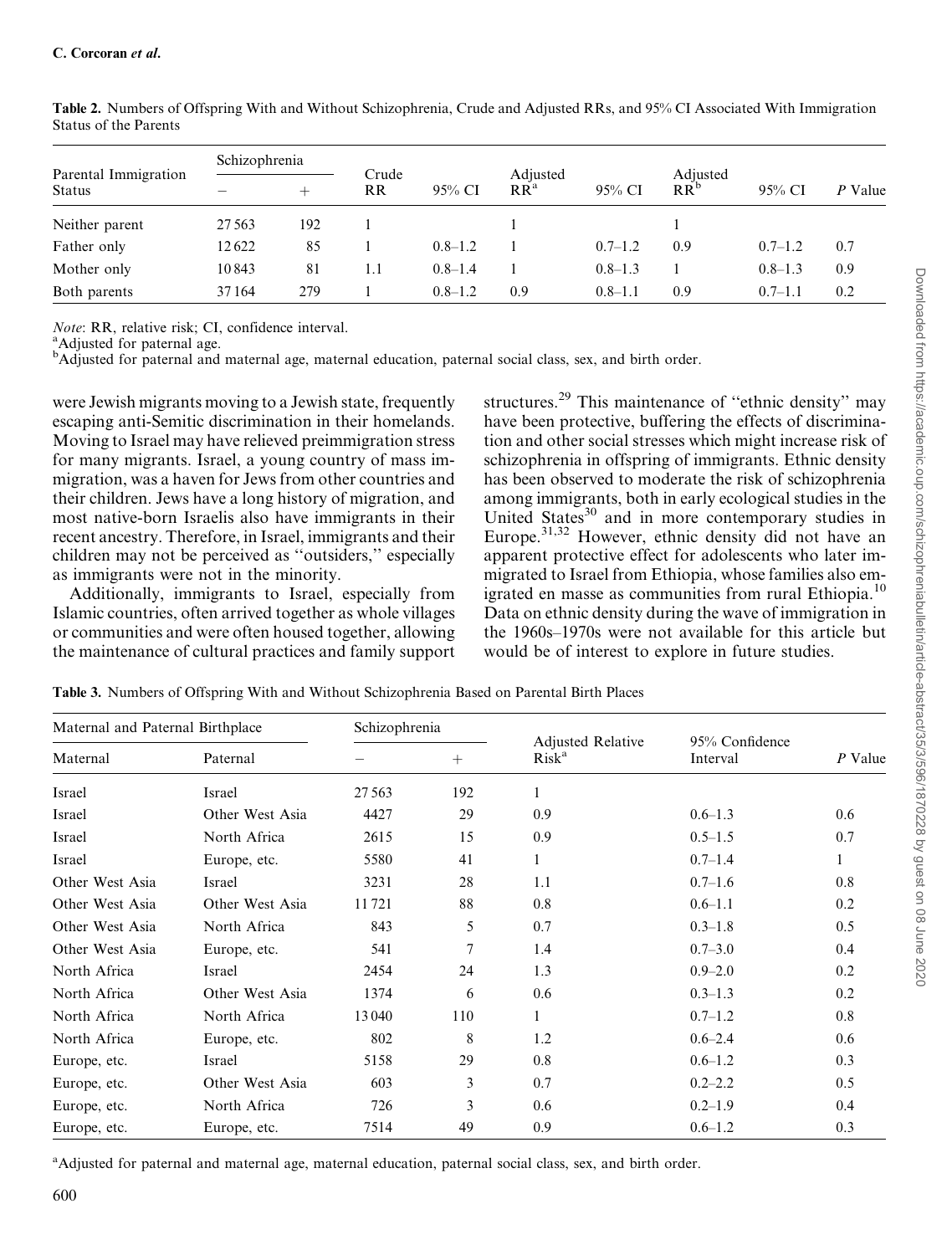Methodological differences could potentially explain the difference in findings between this prospective birth cohort study and European studies of schizophrenia incidence which rely on census and municipal registry data. The question of the ''denominator'' in such studies has been raised, with concern as to the accuracy of these databases in enumerating base populations of immigrants.<sup>13</sup> However, estimates from these registries are likely to be reliable as registration is obligatory and necessary for access to benefits and medical care.<sup>1</sup> Possible underenumeration, especially of single male immigrants,<sup>33</sup> has been accounted for in studies. $34$  Also, although some migrants are transient<sup>35</sup> and may not register officially while in Europe, $36$  undercounting is unlikely to account for the robust IRR seen among immigrant groups in large population-based cohorts.<sup>6,7</sup>

A number of proposed etiological factors for schizophrenia have also been evaluated and found to be unlikely to explain the immigration effect on schizophrenia as they are not significantly increased among immigrants to Europe; these include cannabis and other drug use,  $37-39$  infections,  $40,41$  and obstetric complications.  $42,43$ Vitamin D insufficiency has been considered $44,45$  and requires further study<sup>1</sup> as it potentially could explain why nonwhite minorities in Europe have an increased risk of schizophrenia (though could not account for increased schizophrenia among adolescents who emigrated from Ethiopia to Israel). $^{10}$ 

# **Conclusion**

In this large birth cohort study, there was no increased risk of schizophrenia among second-generation immigrants, as has been found in many contemporary studies for nonwhite ethnic groups in Europe and Israel. A comparison of context and patterns of migration to Israel with that in other Western countries suggests that the issue of cultural identity and disparities in physical appearance may influence risk of schizophrenia in secondgeneration immigrants. The examination of schizophrenia incidence among second-generation immigrants would be of use to explore in other parts of the world in order to understand better the dramatic increased risk seen among some ethnic groups in European countries. Potential populations of interest include Mexican-Americans and ethnic Koreans in Japan and China.

# Funding

The National Institute of Mental Health (1R01 MH059114 [to D.M.], K23MH066279 [to C.C.], 2R01 CA080197 [to S.H.], and T32 [to D.K.]); NARSAD.

# Acknowledgments

We thank the mothers, fathers, and offspring who are in the JerusalemPerinatalStudy.WealsothankDrY.Friedlander.

## References

- 1. Cantor-Graae E, Selten JP. Schizophrenia and migration: a meta-analysis and review. Am J Psychiatry. 2005;162:12–24.
- 2. Harrison G, Glazebrook C, Brewin J, et al. Increased incidence of psychotic disorders in migrants from the Caribbean to the United Kingdom. Psychol Med. 1997;27:799–806.
- 3. Thomas CS, Stone K, Osborn M, Thomas PF, Fisher M. Psychiatric morbidity and compulsory admission among UK-born Europeans, Afro-Caribbeans and Asians in central Manchester. Br J Psychiatry. 1993;163:91-99.
- 4. Sugarman PA, Craufurd D. Schizophrenia in the Afro-Caribbean community. Br J Psychiatry. 1994;164:474–480.
- 5. Selten JP, Veen N, Feller W, et al. Incidence of psychotic disorders in immigrant groups to The Netherlands. Br J Psychiatry. 2001;178:367–372.
- 6. Veling W, Selten JP, Veen N, Laan W, Blom JD, Hoek HW. Incidence of schizophrenia among ethnic minorities in the Netherlands: a four-year first-contact study. Schizophr Res. 2006;86:189–193.
- 7. Cantor-Graae E, Pedersen CB, McNeil TF, Mortensen PB. Migration as a risk factor for schizophrenia: a Danish population-based cohort study. Br J Psychiatry. 2003;182:117–122.
- 8. Hjern A, Wicks S, Dalman C. Social adversity contributes to high morbidity in psychoses in immigrants—a national cohort study in two generations of Swedish residents. Psychol Med. 2004;34:1025–1033.
- 9. Leao TS, Sundquist J, Frank G, Johansson LM, Johansson SE, Sundquist K. Incidence of schizophrenia or other psychoses in first- and second-generation immigrants: a national cohort study. J Nerv Ment Dis. 2006;194:27–33.
- 10. Weiser M, Werbeloff N, Vishna T, et al. Elaboration on immigration and risk for schizophrenia. Psychol Med. 2008;38:1113–1119.
- 11. Fearon P, Kirkbride JB, Morgan C, et al. Incidence of schizophrenia and other psychoses in ethnic minority groups: results from the MRC AESOP Study. Psychol Med. 2006;36(11): 1541–1550.
- 12. Veling W, Selten JP, Susser E, Laan W, Mackenbach JP, Hoek HW. Discrimination and the incidence of psychotic disorders among ethnic minorities in The Netherlands. Int J Epidemiol. 2007;36:761–768.
- 13. Dohrenwend BP. Epidemiology of schizophrenia. In: Gattaz WF, ed. Search for the Causes of Schizophrenia. Darmstadt, Germany: Springer; 1999. [discussion].
- 14. Schwartz S, Link BG, Dohrenwend BP, Naveh G, Levav I, Shrout PE. Separating class and ethnic prejudice: a study of North African and European Jews in Israel. Soc Psychol Q. 1991;54:287–298.
- 15. Hoogsteder M, Schalk-Soekar S, Van de Vijver F. Immigrants About the Netherlands in 2001. Utrecht, The Netherlands: Dutch Center for Immigrants; 2001.
- 16. Davies AM, Prywes R, Tzur B, Weiskopf P, Sterk VV. The Jerusalem perinatal study. 1. Design and organization of a continuing, community-based, record-linked survey. Isr J Med Sci. 1969;5:1095–1106.
- 17. Harlap S, Davies AM, Deutsch L, et al. The Jerusalem Perinatal Study cohort, 1964–2005: methods and a review of the main results. Paediatr Perinat Epidemiol. 2007;21:256–273.
- 18. Harlap S, Davies AM, Grover NB, Prywes R. The Jerusalem perinatal study: the first decade 1964–73. Isr J Med Sci. 1977;13:1073–1091.